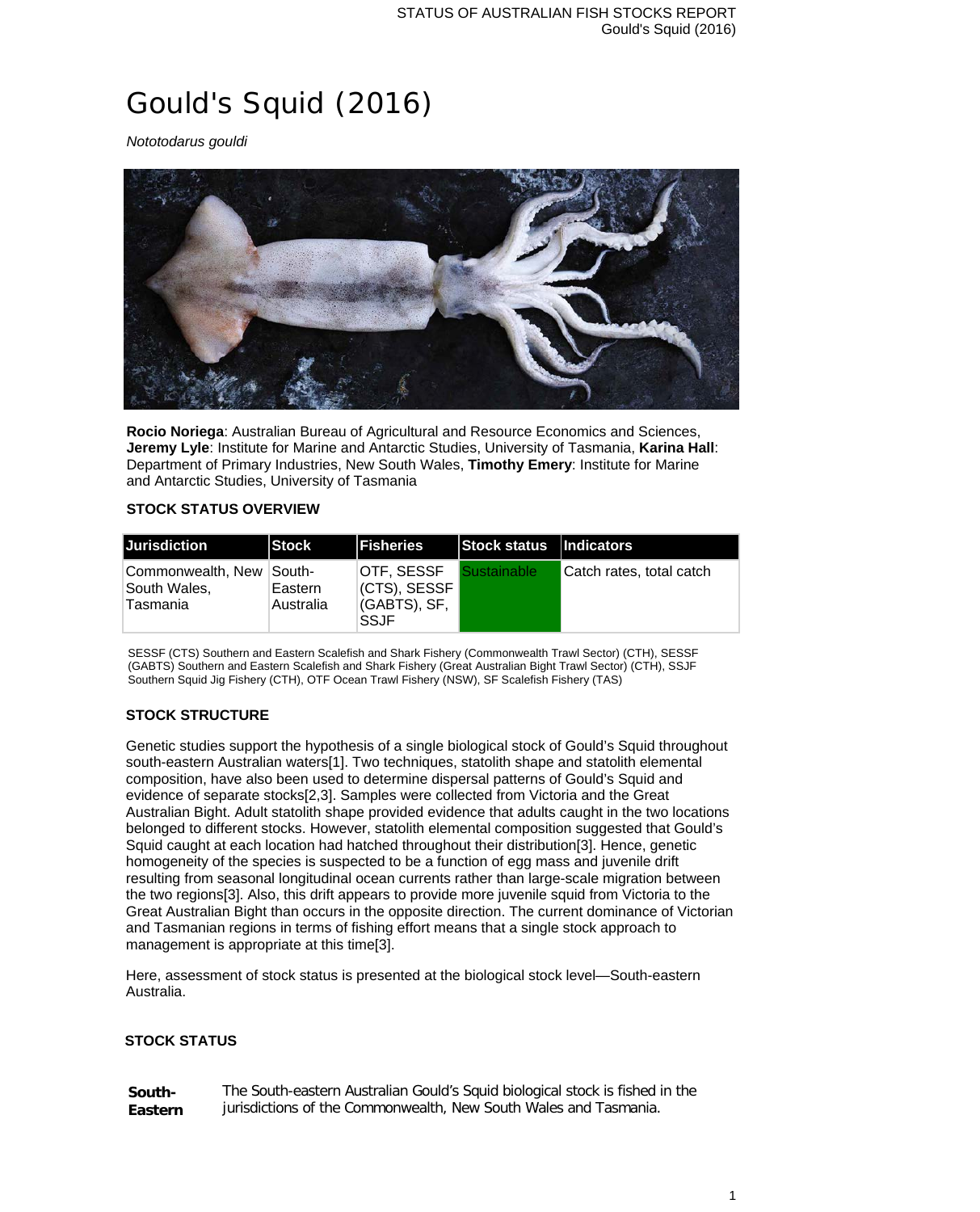**Australia** Assessment of stock status is primarily based on information from the Commonwealth, which takes the great majority of catch.

> No formal stock assessment is available for the Gould's Squid biological stock in Australia. Gould's Squid is short lived (less than 1 year), spawns multiple times during its life, and displays highly variable growth rates, and size and age at maturity[1]. These characteristics mean that the population can rapidly increase in biomass during favourable environmental conditions; it is therefore less susceptible to becoming recruitment overfished than longer-lived species. The high historical catches taken by foreign vessels in the late 1970s and 1980s indicate that a high annual harvest can be taken from the stock in years of high abundance without greatly reducing recruitment and biomass for subsequent seasons. However, because the fishery targets a single year class, there is potential for the population to be recruitment overfished if insufficient animals survive long enough to reproduce. In the case of Gould's squid, spawning occurs throughout the year[1] so this feature of the species reduces the risk of recruitment overfishing in seasonal and localised fisheries such as those in south-eastern Australia.

> The majority of catch is taken by bottom trawling and squid jigging. The total fishing effort in the Southern Squid Jig Fishery (Commonwealth) (SSJF) decreased from the peak fishing effort of 15 600 jig hours in 1997, to 617 jig hours in 2010. Despite greater fishing effort in 2011–12, subsequent annual fishing effort has been less than 2000 jig hours. Fishing effort in 2015 was 1304 jig hours. Changes in fishing effort largely reflect economic factors, rather than changes in Gould's Squid catch rates; high operating costs and low prices are the main drivers of the contraction of the SSJF[4]. Fishing effort in the Commonwealth Trawl Sector and Great Australian Bight Trawl Sector has also substantially decreased since 2001[5,6].

Gould's Squid is taken in small quantities as byproduct of the New South Wales Ocean Trawl Fishery (OTF)[7]. Annual landings from New South Wales have steadily decreased since 1998 from 45 tonnes (t) to just 5 t in the last 3 years. Most of the decline has been in catches from the northern zones of the prawn trawl sector in response to a concurrent decrease in nominal fishing effort from 10 500 to 1 500 fisher days.

Gould's Squid are present sporadically in high abundances in Tasmanian State waters in late summer/early autumn, especially off the south-east coast (for example 2000, 2012, 2013)[8]. In 2013, the reported Tasmanian catch of 1025 t exceeded the total of all Commonwealth fisheries. In years of high local abundance, dual endorsed automatic squid-jig vessels have concentrated fishing effort in Tasmanian State waters before moving back to more traditional fishing grounds in Commonwealth waters. As a consequence, Tasmanian catches of Gould's Squid have been highly variable through time and strongly influenced by the level of automatic jig activity. The reported catch of Gould's Squid from Tasmanian waters was 14.4 t in 2015.

The above evidence indicates that the current level of fishing pressure is unlikely to cause the stock to become recruitment overfished[9].

Combined total catch from the Commonwealth, New South Wales and Tasmania since 2000 has been below 3000 t (Figure 2), which is below the historical peak of 7914 t taken by foreign jig fishing vessels in 1979–80. The nominal catch rates from the Commonwealth Trawl Sector, the Tasmanian Scalefish Fishery and OTF have been stable over time[8,9]. Depletion analysis also suggests that the stock has not become recruitment overfished as a result of jigging or demersal trawling pressure in past seasons[4]. The above evidence indicates that the biomass of this stock is unlikely to be recruitment overfished[9].

On the basis of the evidence provided above, the South-eastern Australian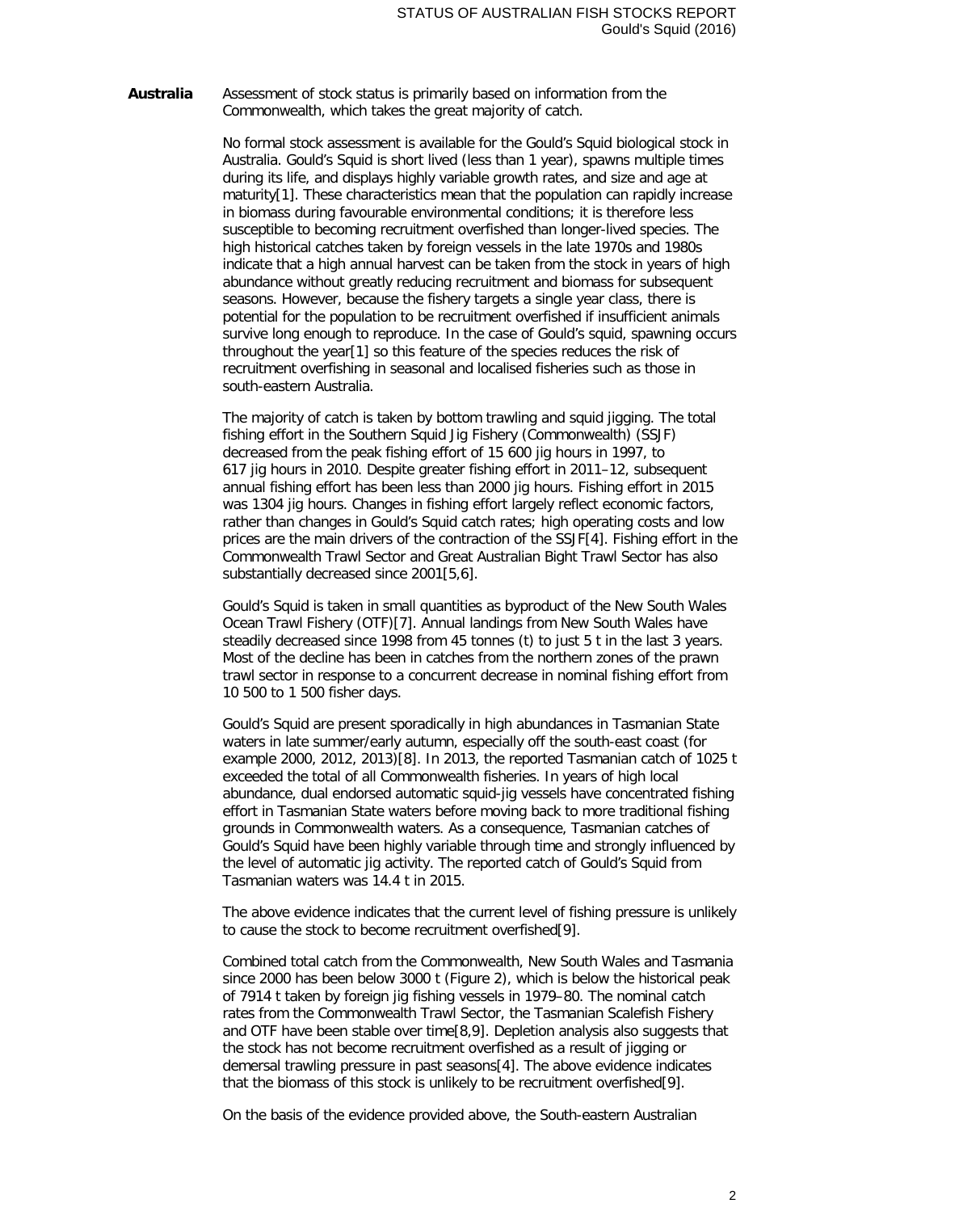biological stock is classified as a **sustainable stock**.

## **BIOLOGY**

Gould's Squid biology[1]

| Species        | Longevity / Maximum Size $\vert$ Maturity (50 per cent) |                           |
|----------------|---------------------------------------------------------|---------------------------|
| ∣Gould's Squid | $\le$ 1 year; 350-400 mm ML                             | 6-9 months; 170-300 mm ML |

## **DISTRIBUTION**



Distribution of reported commercial catch of Gould's Squid

## **TABLES**

| <b>Commercial</b><br><b>Catch Methods</b>                        | <b>Commonwealth New South</b> | <b>Wales</b> | <b>Tasmania</b> |
|------------------------------------------------------------------|-------------------------------|--------------|-----------------|
| <b>Danish Seine</b>                                              |                               |              |                 |
| <b>Demersal Pair</b><br>Trawl                                    | $\checkmark$                  |              |                 |
| Gillnet                                                          |                               |              | $\checkmark$    |
| <b>Hand Line, Hand</b><br><b>Reel or Powered</b><br><b>Reels</b> |                               |              |                 |
| <b>Midwater Trawl</b>                                            | $\checkmark$                  |              |                 |
| <b>Otter Trawl</b>                                               | ✓                             | $\checkmark$ |                 |
| <b>Squid Jigging</b>                                             | $\checkmark$                  |              | ✓               |
| <b>Various</b>                                                   |                               |              | $\checkmark$    |
| <b>Fishing methods</b>                                           |                               |              |                 |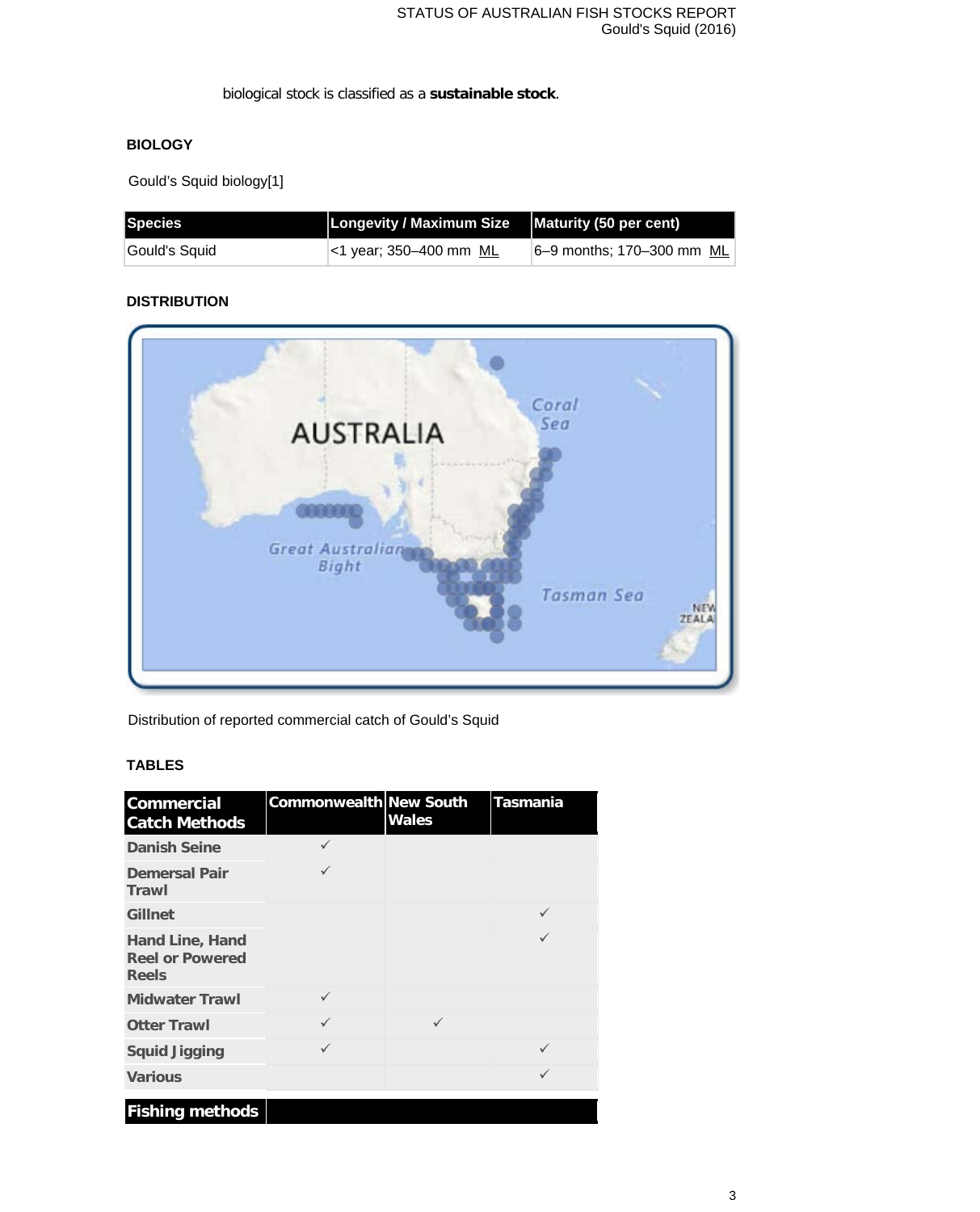|                                                              | <b>Commonwealth New South</b> | <b>Wales</b> | <b>Tasmania</b> |
|--------------------------------------------------------------|-------------------------------|--------------|-----------------|
| <b>Commercial</b>                                            |                               |              |                 |
| <b>Danish Seine</b>                                          | $\checkmark$                  |              |                 |
| <b>Midwater</b><br>Trawl                                     | $\checkmark$                  |              |                 |
| <b>Otter Trawl</b>                                           | ✓                             | ✓            |                 |
| <b>Squid Jigging</b>                                         | $\checkmark$                  |              | $\checkmark$    |
| <b>Various</b>                                               |                               |              |                 |
| <b>Recreational</b>                                          |                               |              |                 |
| Hand Line,<br><b>Hand Reel</b><br>or Powered<br><b>Reels</b> |                               |              |                 |

| Management<br><b>Methods</b>                                                    |                               |              |                 |
|---------------------------------------------------------------------------------|-------------------------------|--------------|-----------------|
|                                                                                 | <b>Commonwealth New South</b> | <b>Wales</b> | <b>Tasmania</b> |
| <b>Commercial</b>                                                               |                               |              |                 |
| <b>Effort limits</b>                                                            | $\checkmark$                  |              |                 |
| <b>Limited entry</b>                                                            | $\checkmark$                  | ✓            | $\checkmark$    |
| <b>Spatial</b><br>closures                                                      |                               | $\checkmark$ | $\checkmark$    |
| <b>Temporal</b><br>closures                                                     |                               |              | $\checkmark$    |
| <b>Trigger limits</b>                                                           | $\checkmark$                  |              |                 |
| <b>Vessel</b><br>restrictions                                                   | ✓                             | $\checkmark$ | $\checkmark$    |
| <b>Indigenous</b>                                                               |                               |              |                 |
| <b>Bag limits</b>                                                               |                               | $\checkmark$ | $\checkmark$    |
| Gear<br>restrictions                                                            |                               | ✓            | $\checkmark$    |
| <b>Section 31</b><br>(1)(c1),<br>Aboriginal<br>cultural<br>fishing<br>authority |                               | ✓            |                 |
| <b>Spatial</b><br>closures                                                      |                               | $\checkmark$ | ✓               |
| Recreational                                                                    |                               |              |                 |
| <b>Bag limits</b>                                                               |                               | $\checkmark$ | $\checkmark$    |
| Gear<br>restrictions                                                            |                               | ✓            | $\checkmark$    |
| <b>Spatial</b><br>closures                                                      |                               | $\checkmark$ |                 |
| <b>Temporal</b>                                                                 |                               |              | ✓               |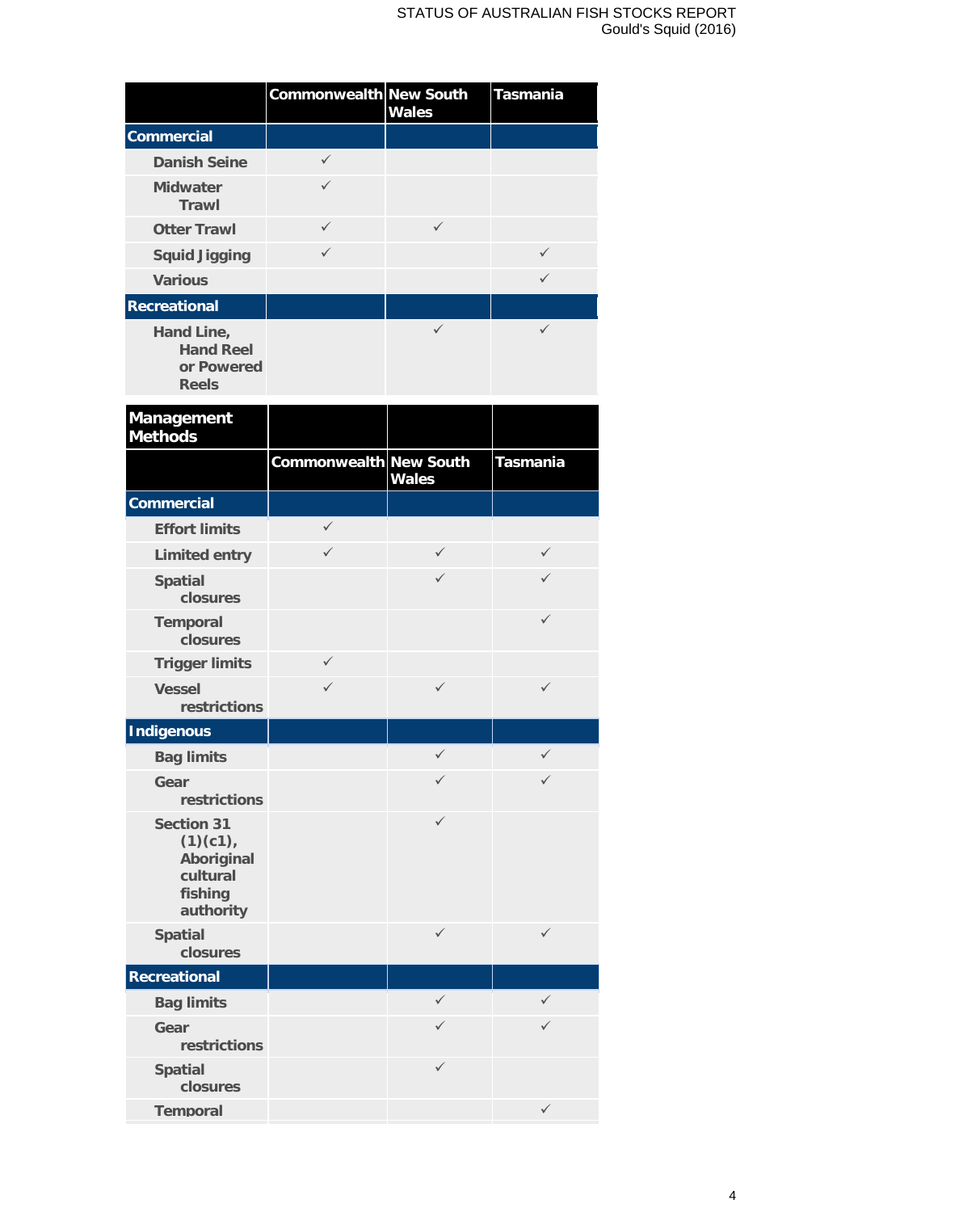| closures              |                                                                                                            |                      |                  |
|-----------------------|------------------------------------------------------------------------------------------------------------|----------------------|------------------|
| <b>Active Vessels</b> |                                                                                                            |                      |                  |
|                       | <b>Commonwealth New South</b>                                                                              | <b>Wales</b>         | lTasmania        |
|                       | 54 Vessel in<br>SESSF (CTS), 4<br>Vessel in SESSF<br>$(GABTS)$ , 7<br>Vessel in SSJF, 0<br>Vessel in WDTF, | 44 Vessel in<br>OTF, | 12 Vessel in SF, |

**SESSF (CTS)** Southern and Eastern Scalefish and Shark Fishery (Commonwealth Trawl Sector)(CTH)

**SESSF (GABTS)** Southern and Eastern Scalefish and Shark Fishery (Great Australian Bight Trawl Sector)(CTH)

**SSJF** Southern Squid Jig Fishery(CTH)

**WDTF** Western Deepwater Trawl Fishery(CTH)

**OTF** Ocean Trawl Fishery(NSW)

**SF** Scalefish Fishery(TAS)

| Catch               |                                                                                 |                                |                 |
|---------------------|---------------------------------------------------------------------------------|--------------------------------|-----------------|
|                     | <b>Commonwealth New South</b>                                                   | <b>Wales</b>                   | Tasmania        |
| <b>Commercial</b>   | 450.369t in<br>SESSF (CTS),<br>44.089t in SESSF<br>(GABTS)<br>329.811t in SSJF, | 5.1589t in OTF, 14.432t in SF, |                 |
| <b>Recreational</b> |                                                                                 | Unknown                        | 21 t in 2012–13 |

SESSF (CTS) Southern and Eastern Scalefish and Shark Fishery (Commonwealth Trawl Sector) (CTH), SESSF (GABTS) Southern and Eastern Scalefish and Shark Fishery (Great Australian Bight Trawl Sector) (CTH), SSJF Southern Squid Jig Fishery (CTH), OTF Ocean Trawl Fishery (NSW), SF Scalefish Fishery (TAS),

**a Commonwealth – Recreational** The Australian Government does not manage recreational fishing in Commonwealth waters. Recreational fishing in Commonwealth waters is managed by the state or territory immediately adjacent to those waters, under its management regulations. **b Commonwealth – Indigenous** The Australian Government does not manage noncommercial Indigenous fishing in Commonwealth waters, with the exception of the Torres Strait. In general, non-commercial Indigenous fishing in Commonwealth waters is managed by the state or territory immediately adjacent to those waters.

**c Tasmania – Indigenous (management methods)** In Tasmania, aborigines engaged in aboriginal fishing activities in marine waters are exempt from holding recreational fishing licences, but must comply with all other fisheries rules as if they were licensed. Additionally, recreational bag and possession limits also apply. If using pots, rings, set lines or gillnets, Aborigines must obtain a unique identifying code (UIC). The policy document Recognition of Aboriginal Fishing Activities for issuing a Unique Identifying Code (UIC) to a person for Aboriginal Fishing activity explains the steps to take in making an application for a UIC. **d New South Wales – Indigenous (management methods)** Aboriginal Cultural Fishing Interim Access Arrangement - allows an Indigenous fisher in New South Wales to take in excess of a recreational bag limit in certain circumstances, for example, if they are doing so to provide fish to other community members who cannot harvest themselves.

**e New South Wales – Indigenous (management methods)** Aboriginal cultural fishing authority - the authority that Indigenous persons can apply to take catches outside the recreational limits under the Fisheries Management Act 1994 (NSW), Section 37(1)(c1) (Aboriginal cultural fishing authority). **f Tasmania – Active vessels** Vessels allowed to operate in the Tasmanian Scalefish Fishery need an automatic squid jig licence to operate more than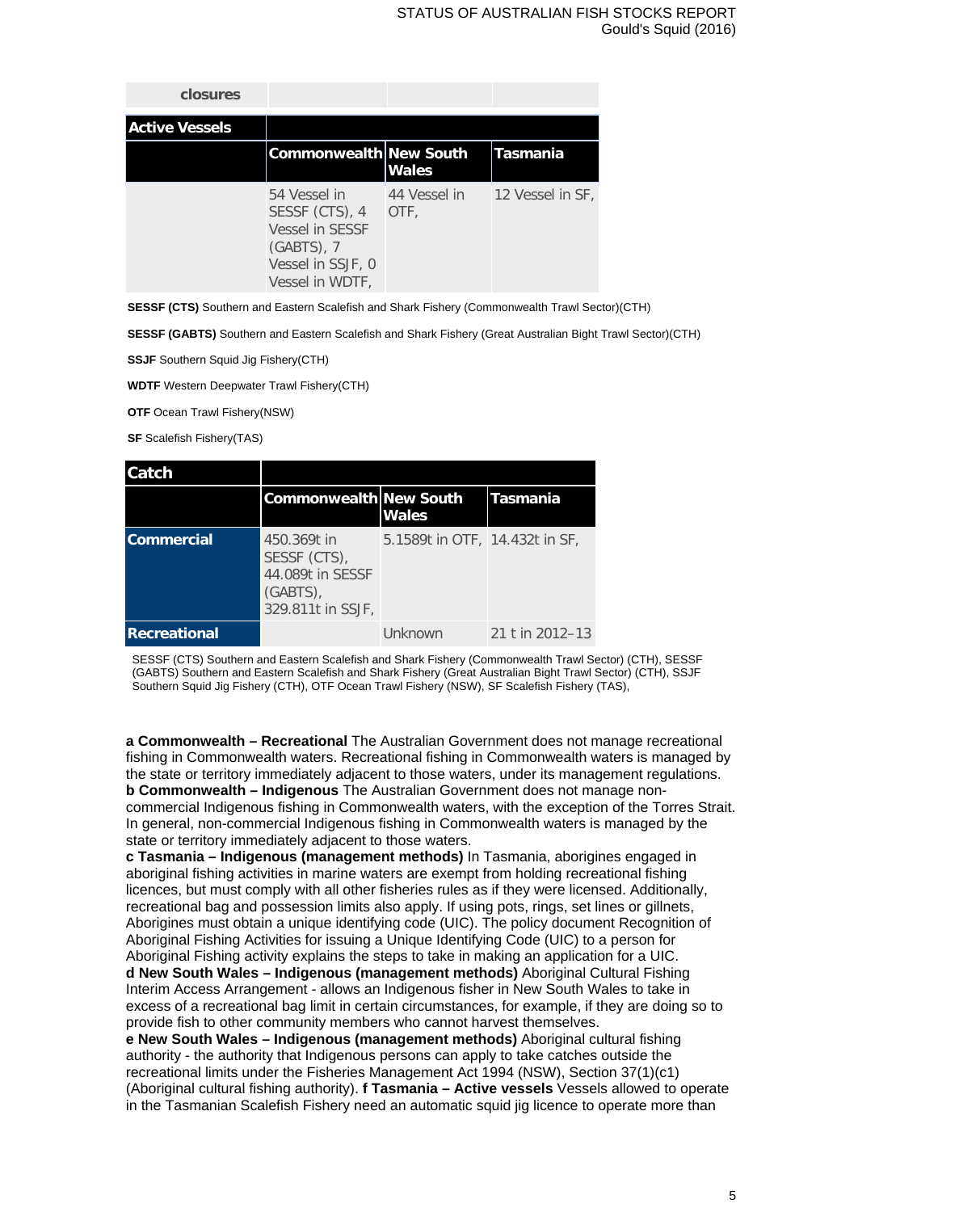four automatic jig machines.



# **CATCH CHART**

Commercial catch of Gould's Squid - note confidential catch not shown

## **EFFECTS OF FISHING ON THE MARINE ENVIRONMENT**

- Jig fishing methods are highly selective of target species. The current ecological risk assessment for the Southern Squid Jig Fishery (Commonwealth) (SSJF), which assesses the effect of jig fishing methods against five ecological components—target species; by-product and by-catch species; threatened, endangered and protected species; habitats and (ecological) communities, was completed in 2006. The ecological risk assessment identified low levels of risk from jig fishing methods on the five ecological components[12]. A new ecological risk assessment for the SSJF is scheduled for the end of 2016 (AFMA, 2016, pers. Comm., September).
- An ecological risk assessment for the Scalefish Fishery (Tasmania) over the 2012–13 season identified automatic squid jigging as a low risk activity for target species, nonretained species and the general ecosystem[13].
- There is bycatch in the fish trawl sector. In 2006, mandatory requirements for otter trawls to use 90 mm square-mesh codend panels were introduced in an effort to reduce the bycatch of small species and juvenile fish[14].
- The Australian Fisheries Management Authority mandated individual vessel seabird management plans[15]. The seabird action plans are used in the Southern and Eastern Scalefish and Shark Fishery (Commonwealth Trawl Sector) (SESSF [CTS]) to mitigate the impacts of trawling on seabirds. From 1 May 2017, all vessels in the SESSF (CTS) and Southern and Eastern Scalefish and Shark Fishery (Great Australian Bight Trawl Sector) (SESSF [GABTS]) fisheries must use one of the following mitigation devices: sprayers; bird bafflers; or pinkies with zero discharge of fish waste[16].
- The effects of trawl fishing on the marine environment are assessed through an environmental risk assessment and risk management framework and mitigated through spatial closures, and the implementation of bycatch and discard workplans[17,18] in the SESSF (CTS) and SESSF (GABTS) fisheries.
- The New South Wales Ocean Trawl Fishery (OTF) mandates otter trawl nets must be fitted with a bycatch reduction device of an approved design to reduce the bycatch of small prawns and juvenile fish. Mesh size and gear restrictions are regulated to increase the target species selectivity of otter trawl and Danish-seine nets and codends.
- Trawling, used in the Commonwealth Trawl Sector and the OTF, has potential for interactions with threatened, endangered and protected species. These fisheries have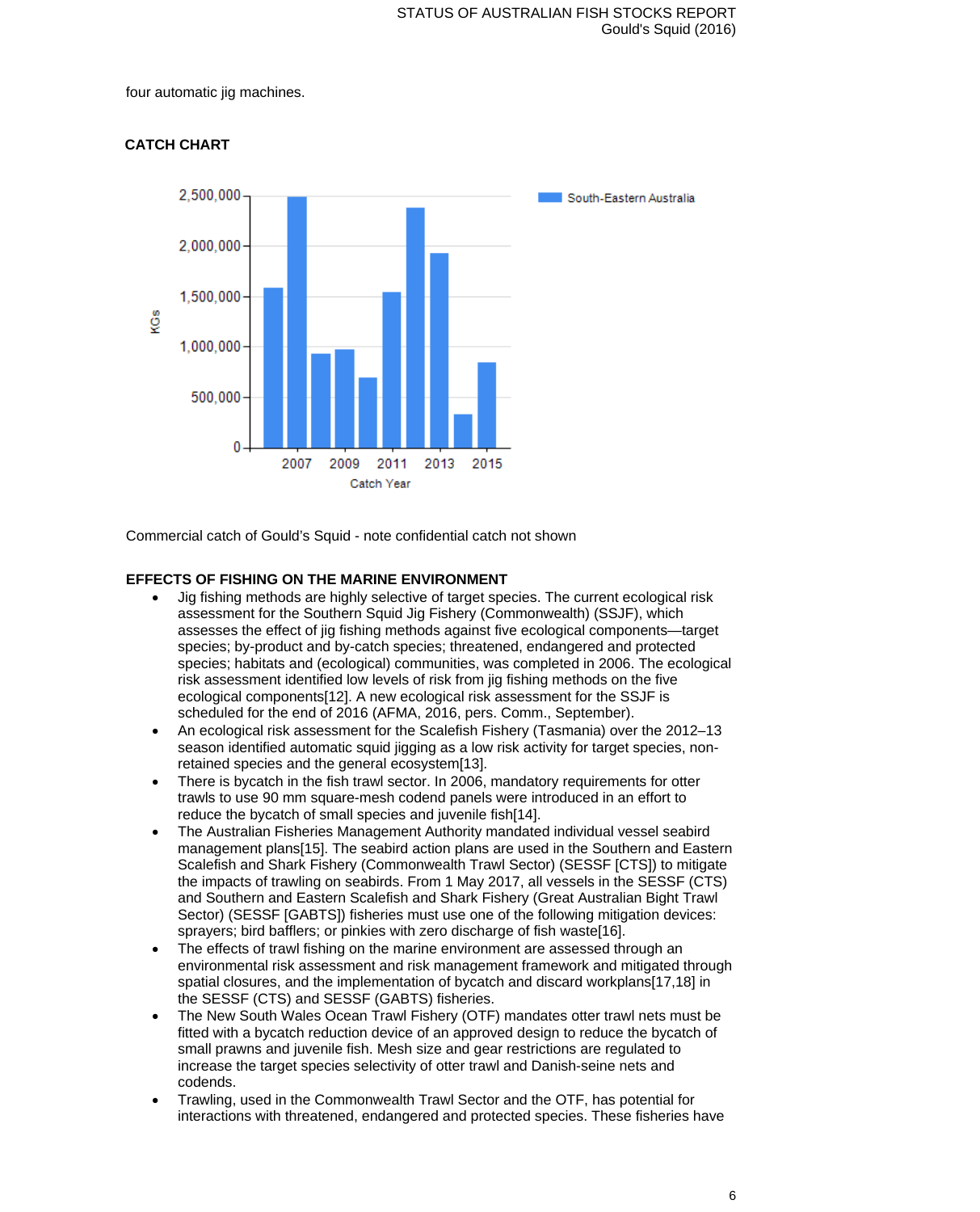in place bycatch and discarding workplans[17,18] or bycatch catch triggers to reduce these interactions and environmental impacts.

- Interactions also occur with animals protected under the *Environment Protection and Biodiversity Conservation Act 1999*, including marine mammals (dolphins, seals and sea lions), seabirds, some shark species and seahorses and pipefish (syngnathids). These interactions are reported quarterly by the Australian Fisheries Management Authority[19] and on-board observer programs are used to validate the reporting in commercial logbooks.
- In 2007, the South East Trawl Fishing Industry Association released an industry code of practice that aims to minimise interactions with fur seals, as well as addressing the environmental impacts of the fishery more generally[20]. Operators have developed other mitigation protocols that have further reduced seal mortalities, including: using breakaway ties that keep the net closed until it is below depths that seals regularly inhabit; adopting techniques to close the trawl opening during recovery to minimise opportunities for seals to enter the net; switching off gantry lights that are not required during night trawling to avoid attracting bait species and seals; and dumping offal only when the boat is not engaged in deploying or hauling gear[20].

#### **ENVIRONMENTAL EFFECTS on Gould's Squid**

• The Gould's Squid biological stock can vary significantly in abundance between years, and environmental conditions are widely acknowledged as influences on larval and juvenile survival[2]. Environmental factors such as sea temperature and nutrient concentrations have been linked to growth rate, particularly for females[1]. Gould's Squid is a fast-growing species with a short life span[1], and the stock is able to respond rapidly when conditions are favourable. However, at any given time, the southern Australian stock comprises a single population of less than 1 year of age. This means that prolonged detrimental environmental conditions have the potential to reduce abundance for more than a year. Therefore, any detrimental environmental impact on recruitment has the potential to cause drastic impacts on abundance.

| <b>References</b> |                                                                                                                                                                                                                                                                                                                                                    |
|-------------------|----------------------------------------------------------------------------------------------------------------------------------------------------------------------------------------------------------------------------------------------------------------------------------------------------------------------------------------------------|
|                   | 1 Jackson, GD and McGrath-Steer, BL 2003, Arrow squid in southern Australian waters-<br>supplying management needs through biological investigations, final report to the Fisheries<br>Research and Development Corporation, project 1999/112, Institute of Antarctic and<br>Southern Ocean Studies, University of Tasmania, Hobart.               |
|                   | 2 Virtue, P, Green, C, Pethybridge, H, Moltschaniwskyj, N, Wotherspoon, S and Jackson, G<br>2011, Arrow squid: stock variability, fishing techniques, trophic linkages—facing the<br>challenges, final report to the Fisheries Research and Development Corporation, project<br>2006/12, Institute for Marine and Antarctic Studies, Hobart.       |
|                   | 3 Green, C, Robertson, S, Hamer, P, Virtue, P, Jackson, G and Moltschaniwskyj, N 2015,<br>Combining statolith element composition and Fourier shape data allows discrimination of<br>spatial and temporal stock structure of arrow squid (Nototodarus qouldi). Canadian Journal<br>of Fisheries and Aquatic Sciences DOI: 10.1139/cjfas-2014-0559. |
|                   | 4 Sahlqvist, P and Skirtun, M 2011, Southern Squid Jiq Fishery, in J Woodhams, I Stobutzki,<br>S Vieira, R Curtotti and GA Begg (ed.s), Fishery status reports 2010: status of fish stocks and<br>fisheries managed by the Australian Government, Australian Bureau of Agricultural and<br>Resource Economics and Sciences, Canberra, pp 233-241.  |
|                   | 5 Georgeson, L, Nicol, S, Moore, A and Green, R 2016, Commonwealth Trawl and Scalefish<br>Hook sectors, in H Patterson, R Noriega, L Georgeson, I Stobutzki and R Curtotti (ed.s),<br>Fishery status reports 2016, Australian Bureau of Agricultural and Resource Economics and<br>Sciences, Canberra, pp 135-230.                                 |
|                   | 6 Moore, A, Georgeson, L and Savage, J 2016, Great Australian Bight Trawl Sector, in H<br>Patterson, R Noriega, L Georgeson, I Stobutzki and R Curtotti (ed.s), Fishery status reports<br>2016, Australian Bureau of Agricultural and Resource Economics and Sciences, Canberra, pp<br>238-256.                                                    |
|                   | 7 Hall, KC 2015, Gould's Squid ( <i>Nototodarus gouldi</i> ), in Stewart, J, Hegarty, A, Young, C,<br>Fowler, AM and Craig, J (ed.s), Status of fisheries resources in NSW 2013-14, NSW<br>Department of Primary Industries, Mosman, pp 157-160.                                                                                                   |